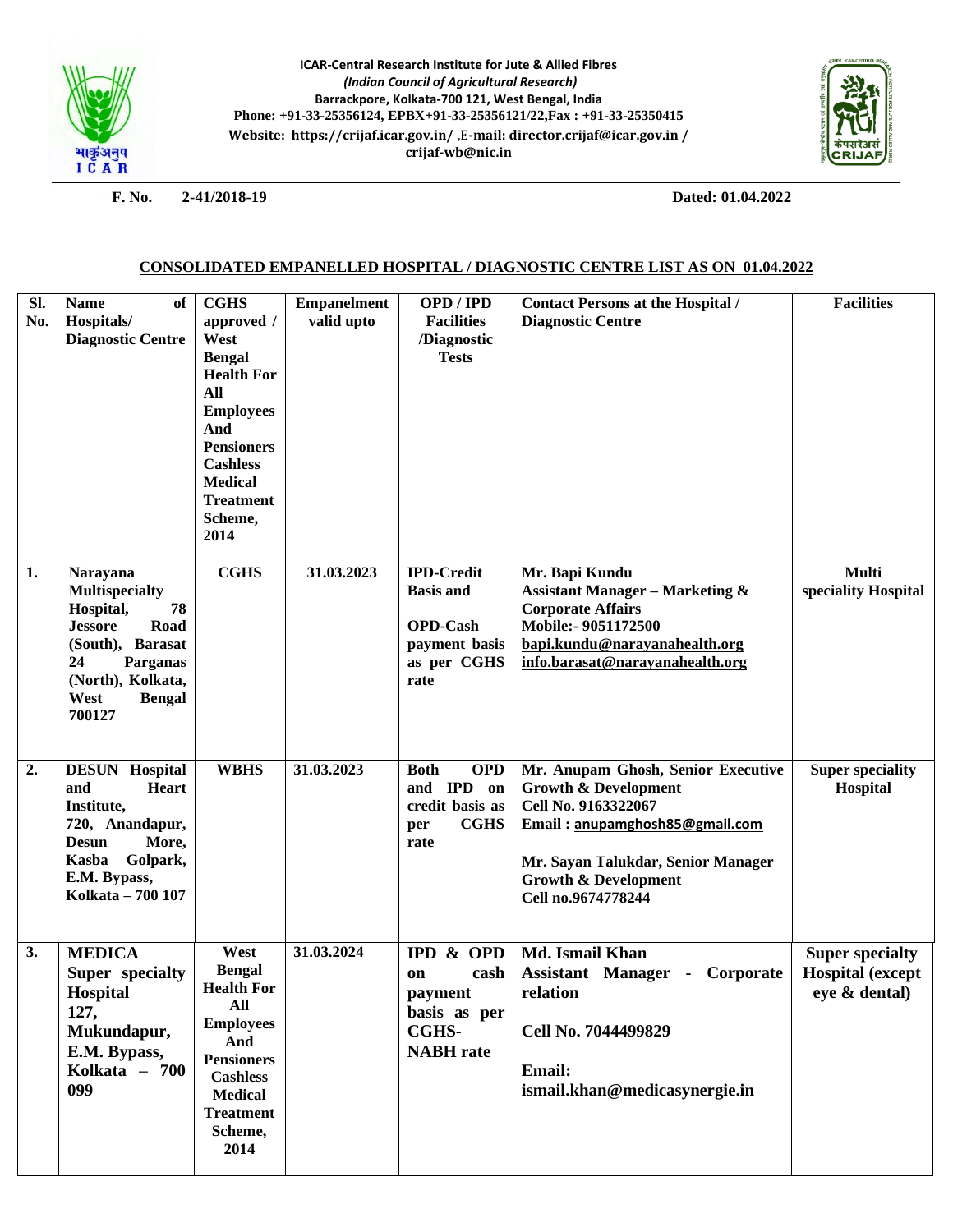| 4. | <b>Peerless Hospitex</b><br>Hospital<br>and<br><b>Research Centre</b><br>Ltd.,<br>360,<br>PanchaSayar,<br>Kolkata,<br>West<br><b>Bengal 700094</b> | West<br><b>Bengal</b><br><b>Health For</b><br>All<br><b>Employees</b><br>And<br><b>Pensioners</b><br><b>Cashless</b><br><b>Medical</b><br><b>Treatment</b><br>Scheme,<br>2014 | 31.03.2023 | OPD on cash<br>basis (doctors<br>consultation<br>per<br><b>as</b><br><b>Peerless</b><br><b>Hospital Rate,</b><br>2017) and IPD<br>on credit basis<br>(excluding<br>dental, neuro<br>and<br>eye<br>services) | Sri Abhijit Chakroborty,<br><b>Manager (Marketing)</b><br>Email: abhijit@peerlesshospital.com<br>Cell -9831274579                                                                                                                                                     | <b>Multispeciality</b><br>Hospital                                                                                                                                                                                                                                                                                                                                                                         |
|----|----------------------------------------------------------------------------------------------------------------------------------------------------|-------------------------------------------------------------------------------------------------------------------------------------------------------------------------------|------------|-------------------------------------------------------------------------------------------------------------------------------------------------------------------------------------------------------------|-----------------------------------------------------------------------------------------------------------------------------------------------------------------------------------------------------------------------------------------------------------------------|------------------------------------------------------------------------------------------------------------------------------------------------------------------------------------------------------------------------------------------------------------------------------------------------------------------------------------------------------------------------------------------------------------|
| 5. | <b>Disha</b><br>Eye<br>Hospitals,<br>88<br>(63A),<br>Ghoshpara Road,<br>Kolkata- 700120,<br>West<br><b>Bengal</b>                                  | West<br><b>Bengal</b><br><b>Health For</b><br>All<br><b>Employees</b><br>And<br><b>Pensioners</b><br><b>Cashless</b><br><b>Medical</b><br><b>Treatment</b><br>Scheme,<br>2014 | 31.04.2024 | OPD & IPD<br>treatment on<br>credit basis                                                                                                                                                                   | Email: corporate@dishaeye.org<br>Mr. Tubai Deb, Corporate<br>Coordinator<br>Mobile: 9088863767                                                                                                                                                                        | <b>Treatment of</b><br><b>Diseases of Eye</b>                                                                                                                                                                                                                                                                                                                                                              |
| 6. | <b>Apollo</b><br><b>Gleneagles</b><br>Hospitals,<br>58,<br><b>Circular</b><br>Canal<br>Road, Kolkata -<br>700054                                   |                                                                                                                                                                               | 31.03.2023 | <b>OPD</b> and <b>IPD</b>                                                                                                                                                                                   | Mr. Sourav Biswas, Assistant<br>Manager, Cell No. 8013953279 /<br>9804000244,<br><b>Email ID:</b><br>sourav b@apollohospitals.com<br>Mr. Aniruddha Mukherjee, Cell No.<br>9804000200                                                                                  | Cardiology,<br>Cardio Thoracic<br>Surgery,<br>Orthopedic-Joint<br><b>Replacement</b><br><b>Surgeries</b><br>(TKR,<br>THR), Oncology -<br>Radiotherapy and<br>Chemotherapy,<br>Onco<br><b>Surgery</b><br><b>OPD</b><br>(including<br>and<br><b>IPD</b><br>Consultation), and<br><b>PET</b><br>CT<br>&<br><b>Nuclear Medicine</b><br><i>(including)</i><br><b>IPD</b><br><b>OPD</b><br>and<br>Investigation) |
| 7. | Gouri<br>Devi<br>Hospital<br>and<br><b>Research</b><br><b>Institute</b><br>Rajbandh, G T<br>Road<br><b>Durgapur</b><br>$\blacksquare$<br>713212    | West<br><b>Bengal</b><br><b>Health For</b><br>All<br><b>Employees</b><br>And<br><b>Pensioners</b><br><b>Cashless</b><br><b>Medical</b><br><b>Treatment</b><br>Scheme,<br>2014 | 19.12.2023 | <b>Both IPD and</b><br><b>OPD</b>                                                                                                                                                                           | Dr. S. N. Imam,<br><b>Deputy Medical Superintendent</b><br>Mobile: 8001003333, 8001002222<br>Email:- gdhri@rahul.ac.in<br><b>Corporate Section:</b><br>8348691693<br>Mr. Sankar Roy<br><b>Head-Insurance</b><br>Mobile: 8348691693<br>Email: sankar.gdhri@rahul.ac.in | <b>Multispeciality</b><br>Hospital                                                                                                                                                                                                                                                                                                                                                                         |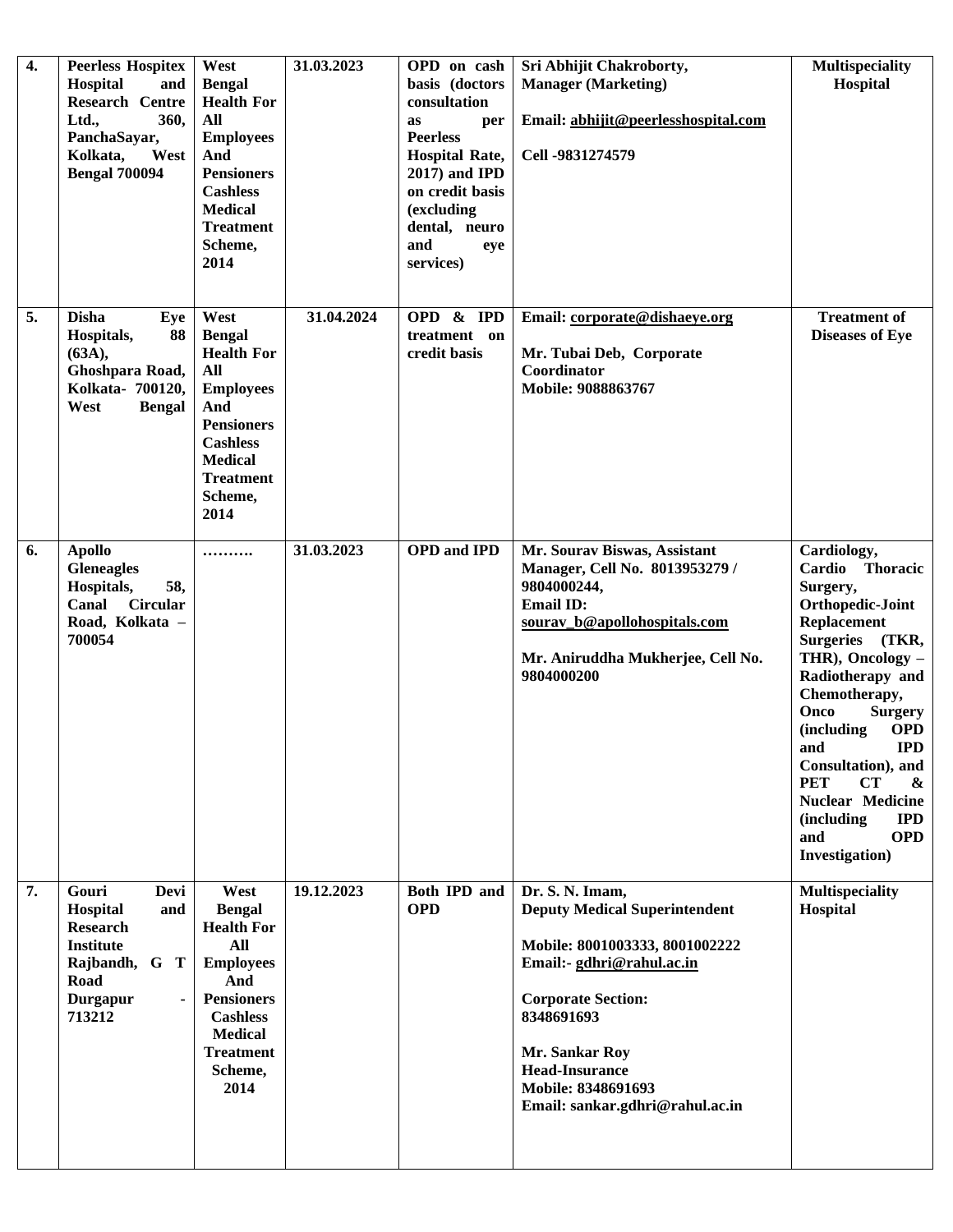| 8.  | Vivekananda<br>Hospital<br>Dr.<br>Zakir<br>Hussain Avenue,<br>Bidhannagar<br>Durgapur<br>713206                                                                                                                         | West<br><b>Bengal</b><br><b>Health For</b><br>All<br><b>Employees</b><br>And<br><b>Pensioners</b><br><b>Cashless</b><br><b>Medical</b><br><b>Treatment</b><br>Scheme,<br>2014        | 31.03.2023 | Both IPD and<br><b>OPD</b>                                    | Mobile: - 8001024444<br>Email:<br>hospitalvivekananda@yahoo.com                                                                                                                                                                                                      | Multispeciality<br>Hospital        |
|-----|-------------------------------------------------------------------------------------------------------------------------------------------------------------------------------------------------------------------------|--------------------------------------------------------------------------------------------------------------------------------------------------------------------------------------|------------|---------------------------------------------------------------|----------------------------------------------------------------------------------------------------------------------------------------------------------------------------------------------------------------------------------------------------------------------|------------------------------------|
| 9.  | <b>IQ City</b><br>Narayana<br><b>Multispeciality</b><br>Hospital,<br>Sovapur, Bijra<br>Road, Jemua,<br>Durgapur -<br>713206                                                                                             | West<br><b>Bengal</b><br><b>Health For</b><br>All<br><b>Employees</b><br>And<br><b>Pensioners</b><br><b>Cashless</b><br><b>Medical</b><br><b>Treatment</b><br>Scheme,<br>2014        | 31.03.2023 | Both IPD and<br><b>OPD</b>                                    | Mr. Gautam Saha, Executive<br>Mobile: 8945524252<br>Email: gautam.saha@iqct.in                                                                                                                                                                                       | <b>Multispecialty</b><br>Hospital  |
| 10. | <b>Suraksha</b><br><b>Diagnostic</b><br>Private Limited,<br>18/1, Salt<br><b>DD</b><br>Lake City Sector<br>Kolkata<br>1,<br>700064,<br><b>Near</b><br><b>City Center 1</b>                                              | <b>CGHS</b>                                                                                                                                                                          | 31.03.2024 | Laboratory<br><b>Services</b>                                 | Mr. Sudipto Josh<br><b>Manager - Corporate Business</b><br>Mobile: 9681696039<br>Email: corpsales@surakshanet.com<br>info@surakshanet.com                                                                                                                            | Laboratory<br><b>Services</b>      |
| 11. | $_{\rm RG}$<br><b>Stone</b><br><b>Urology</b><br>$\boldsymbol{\&}$<br>Laparoscopy<br>Hospital,<br>33,<br>Orbit<br>Heights,<br>Gariahat Rd S,<br>Jodhpur<br>Opp,<br>Park,<br>Kolkata,<br>West<br><b>Bengal</b><br>700031 | West<br><b>Bengal</b><br><b>Health</b> for<br>All<br><b>Employees</b><br>and<br>the<br><b>Pensioners</b><br><b>Cashless</b><br><b>Medical</b><br><b>Treatment</b><br>Scheme,<br>2014 | 31.03.2023 | <b>Both IPD and</b><br><b>OPD</b> on credit<br>basis          | Mr. Subhashis Roy, Executive-<br><b>Corporate Marketing,</b><br>Cell No. 8697977979<br>Email:<br>debarati.dutta@rghospital.co.in,<br>debarati.dutta@rghospital.co.in                                                                                                 | <b>Multispecialty</b><br>Hospital  |
| 12. | Hayat Hospital,<br>Odalbakra,<br>Lalganesh,<br>Guwahati<br>781034                                                                                                                                                       | <b>CGHS</b>                                                                                                                                                                          | 31.03.2024 | OPD-<br>Cash<br><b>Basis</b><br><b>IPD</b><br><b>Cashless</b> | Mr. Sajal Kumar Sharma<br><b>General Manager (Marketing)</b><br>Mobile: 9854059815 / 9831957262<br>Email: hayathospital@gmail.com<br>Mr. Dulu Bujar Baruah,<br><b>Deputy Manager-Marketing</b><br>Mobile: 8486029581, 8011003128<br>Email: bujarbaruahdulu@gmail.com | <b>Multispeciality</b><br>Hospital |